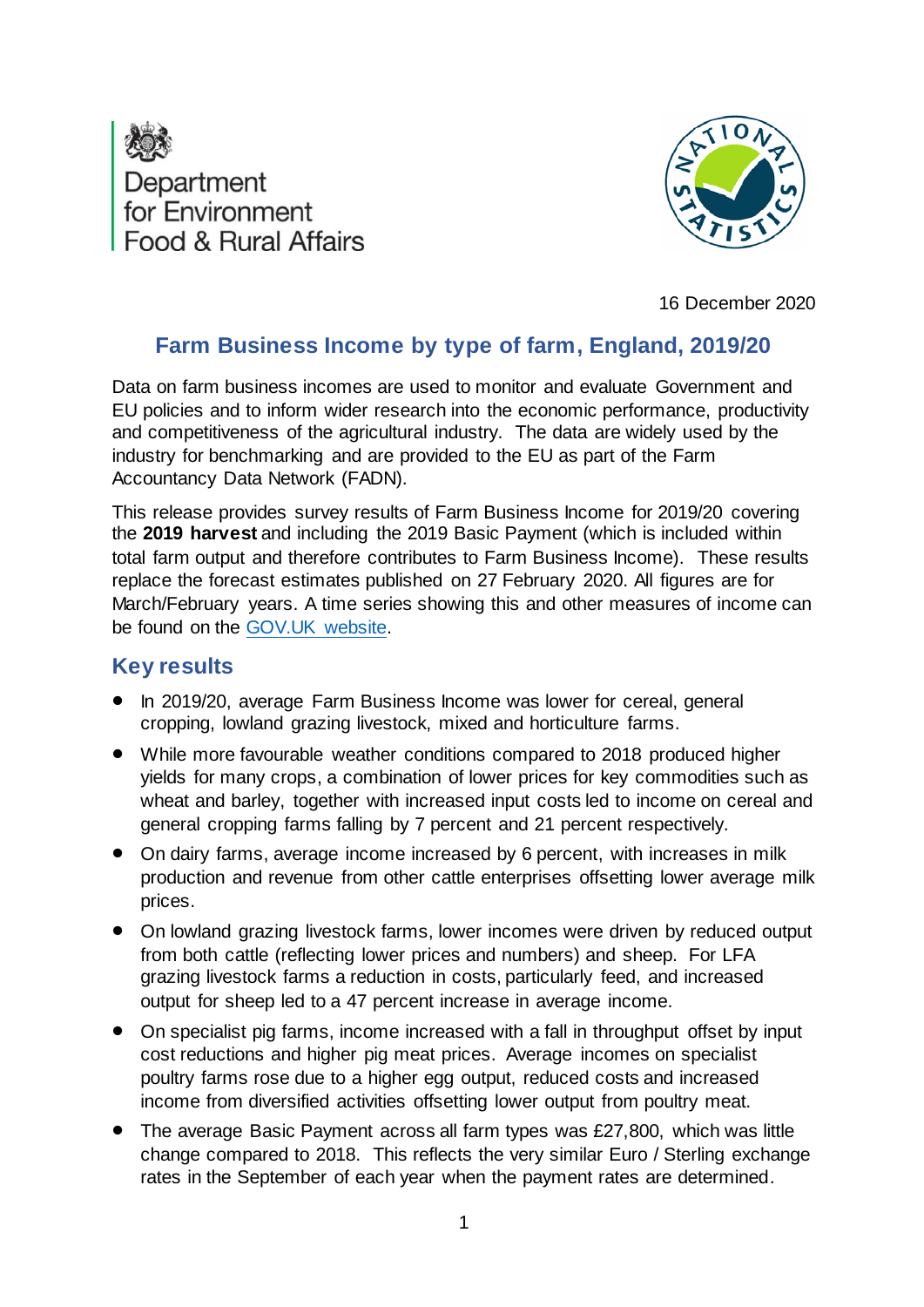# **Contents**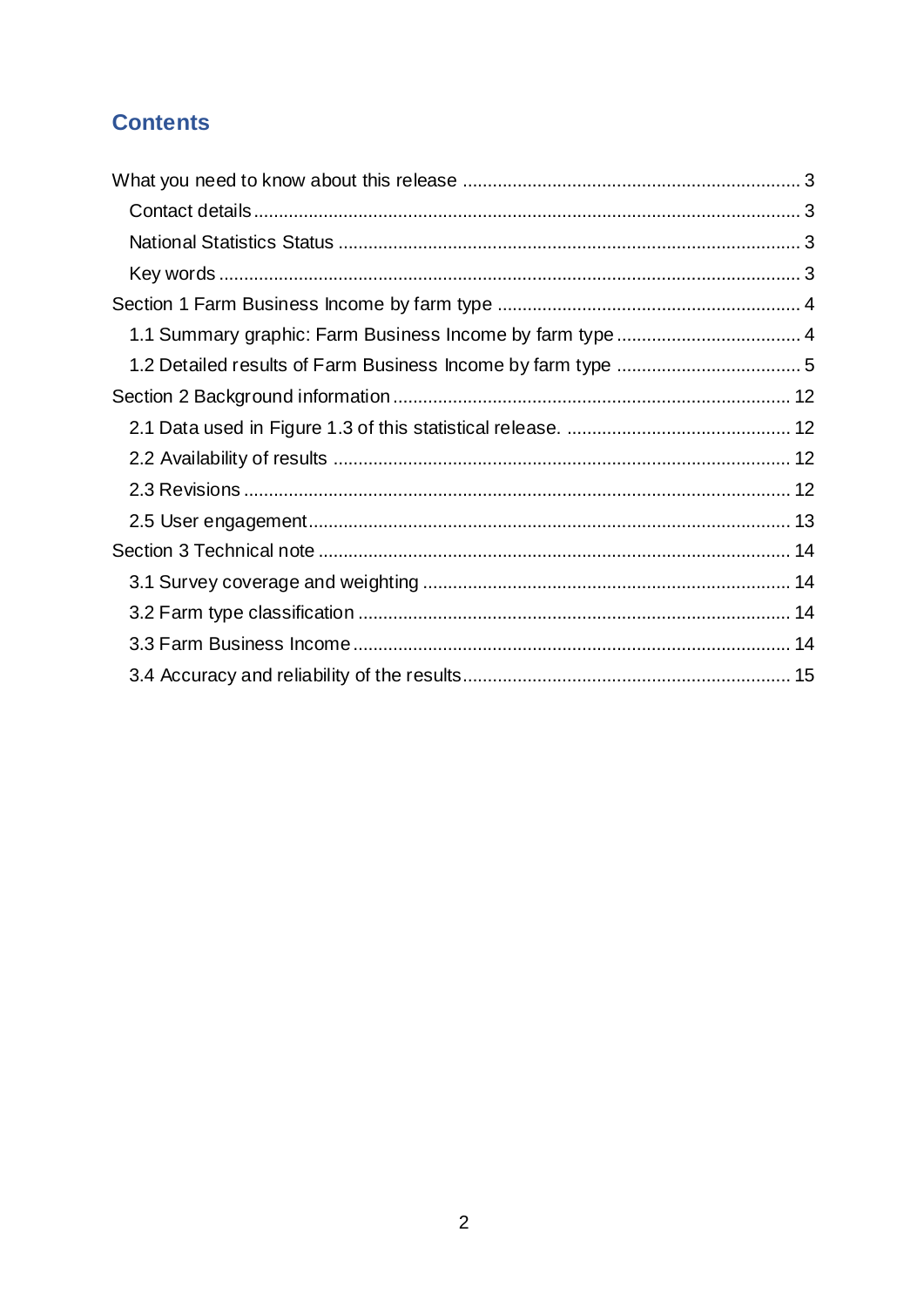# <span id="page-2-0"></span>**What you need to know about this release**

### <span id="page-2-1"></span>**Contact details**

Responsible statistician: Alison Wray

Email: [fbsqueries@defra.gov.uk](mailto:fbsqueries@defra.gov.uk)

Telephone: 0208 026 6119

### <span id="page-2-2"></span>**National Statistics Status**

National Statistics status means that our statistics meet the highest standards of trustworthiness, quality and public value, and it is our responsibility to maintain compliance with these standards.

These statistics last underwent a full assessment [\[Assessment Report 271 Statistics](https://www.statisticsauthority.gov.uk/wp-content/uploads/2015/11/images-assessmentreport271statisticsonagricultur_tcm97-43550.pdf)  [on Agriculture\]](https://www.statisticsauthority.gov.uk/wp-content/uploads/2015/11/images-assessmentreport271statisticsonagricultur_tcm97-43550.pdf) against the [Code of Practice for Statistics](https://www.statisticsauthority.gov.uk/code-of-practice/) in 2014. Since the last review by the Office for Statistics Regulation, we have continued to comply with the Code of Practice for Statistics across the FBS.

For general enquiries about National Statistics, contact the National Statistics Public Enquiry Service:

Tel: 0845 601 3034

Email: [info@statistics.gov.uk.](mailto:info@statistics.gov.uk) 

You can find National Statistics on the internet [on the Gov.uk](http://www.statistics.gov.uk/) website.

### <span id="page-2-3"></span>**Key words**

**Farm type:** the farm type classification indicates the predominant activity on the farm.

**Farm Business Income**: for non-corporate businesses, Farm Business Income represents the financial return to all unpaid labour (farmers and spouses, nonprincipal partners and their spouses and family workers) and on all their capital invested in the farm business, including land and buildings. For corporate businesses it represents the financial return on the shareholders capital invested in the farm business.

In essence Farm Business Income is the same as Net Profit, which as a standard financial accounting measure of income is used widely within and outside agriculture. Using the term Farm Business Income rather than Net Profit, gives an indication of the measure's farm management accounting rather than financial accounting origins, accurately describes its composition and is intuitively recognisable to users as a measure of farm income.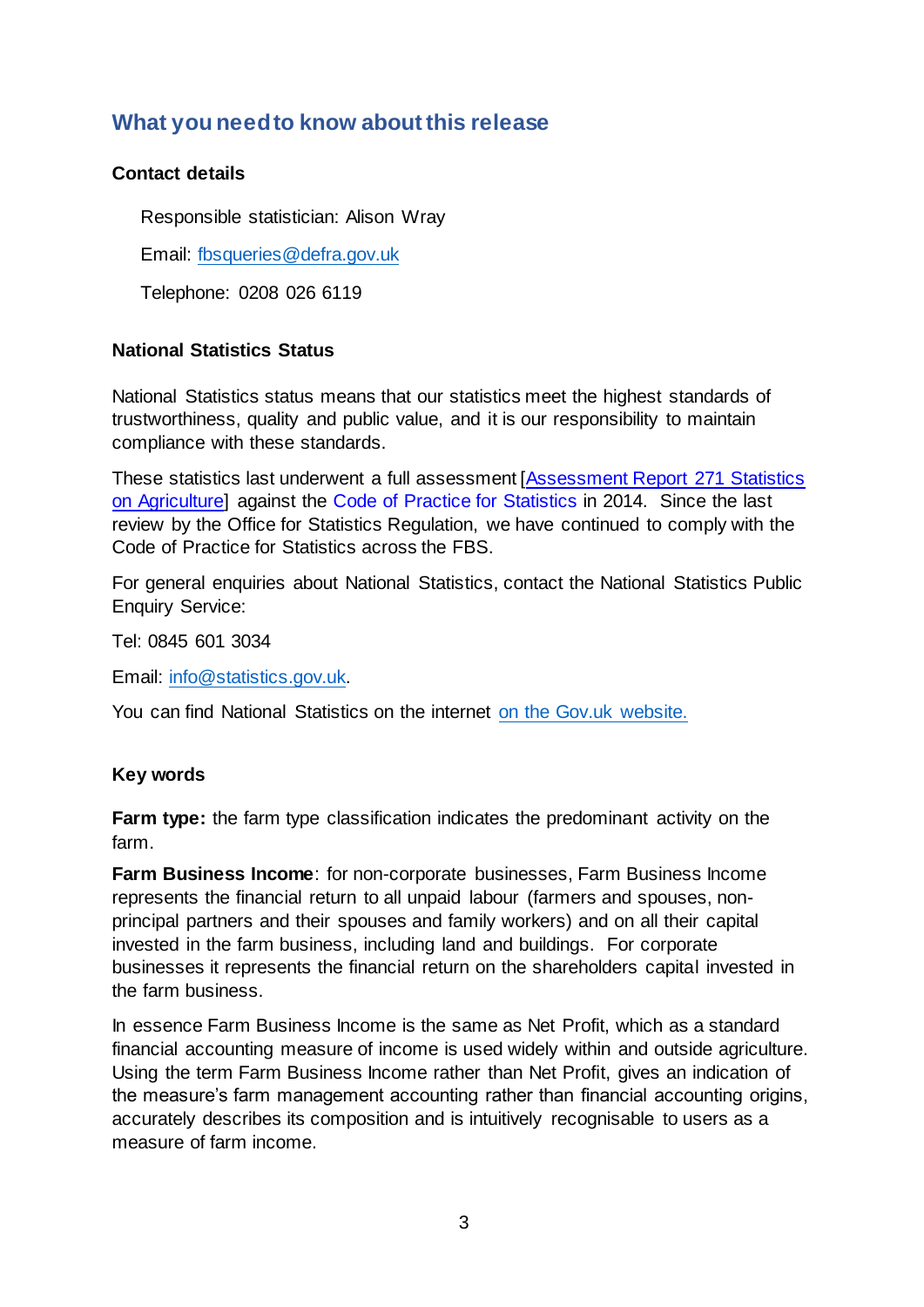# <span id="page-3-0"></span>**Section 1 Farm Business Income by farm type**

<span id="page-3-1"></span>**1.1 Summary graphic: Farm Business Income by farm type**

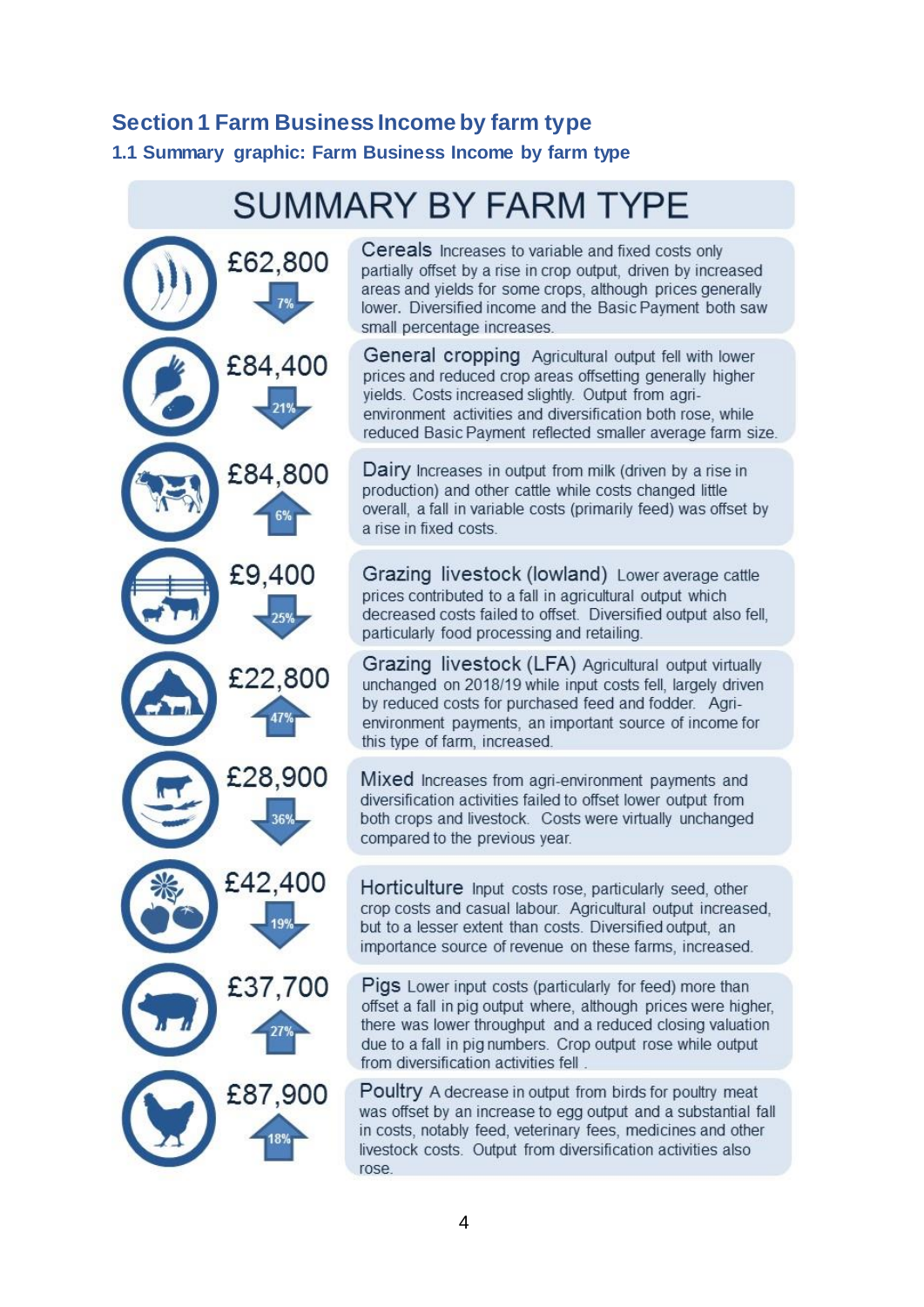## <span id="page-4-0"></span>**1.2 Detailed results of Farm Business Income by farm type**

**Figure 1.1 Average Farm Business Income (£ per farm) by farm type, with 95% confidence intervals, England 2018/19 and 2019/20**



On **cereal farms**, average Farm Business Income decreased by 7 percent in 2019/20 to £62,800 (Table 1.1). This was primarily driven by an increase in agricultural costs; variable costs rose by 14 percent, with increases particularly to fertilisers and crop protection, while fixed costs went up by 7 percent. Higher costs were partially offset by a 7 percent rise in crop output. Average crop areas increased for wheat, barley, pulses and sugar beet. Growing conditions were also generally more favourable than 2018 leading to higher yields, while prices (which started the period strongly before gradually falling) tended to be lower. Overall, cereal farms achieved a positive return on their agricultural activities of just £780 (Figure 1.3) compared to £10,200 in 2018/19. Income from diversified activities, particularly renting out buildings, continued to be a major source of income, and rose by 8 percent. The Basic Payment increased by 5 percent accounting for just under two thirds of total Farm Business Income on this type of farm.

> On **general cropping farms** average income fell by just over a fifth to £84,400 (Table 1.1) with a decrease in agricultural output the main driver. As with cereal farms, plentiful supplies following a more successful harvest contributed to lower prices which offset higher yields.

Oilseed rape was an exception with prices remaining firm but yield and area decreased reflecting pest issues, particularly Cabbage stem flea beetle. Other crops, such as wheat, pulses and sugar beet also saw reductions in average area. Agricultural costs rose by 1 percent overall compared to 2018/19 with increases in variable costs (notably other crop costs and casual labour) mitigated by a fall in fixed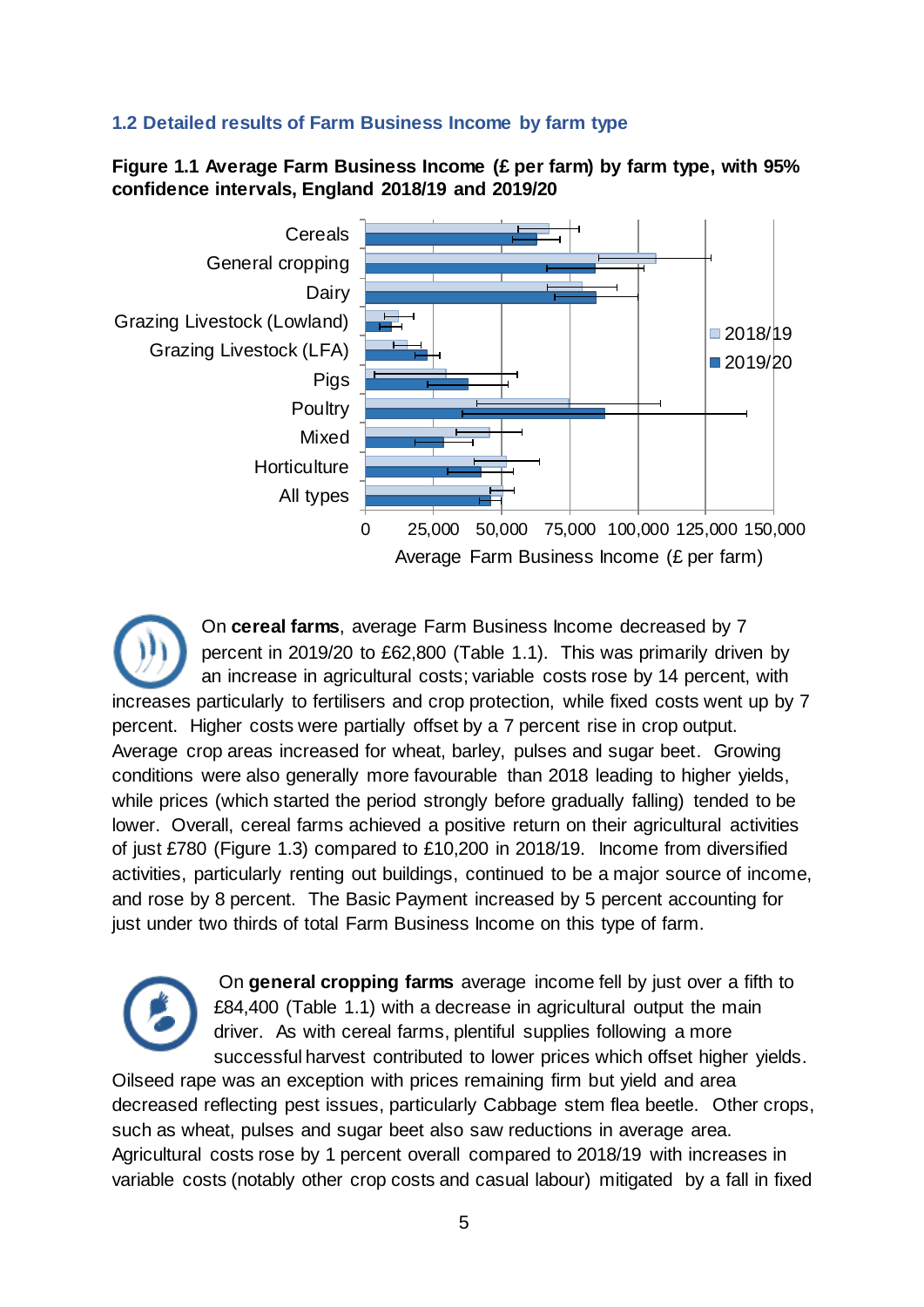costs of 5 percent. On average there was a positive return of £16,000 from the agricultural cost centre (Figure 1.3) compared to £38,900 in 2018/19. Output from agri-environment activities rose by nearly 50 percent while the average Basic Payment fell by 4 percent to £43,400, partially influenced by a slightly smaller average farm area.

Average Farm Business Income on **dairy farms** increased by 6 percent to £84,800 (Table 1.1) in 2019/20. Within the agriculture cost centre production rose by 2 percent (reflecting a rise in average dairy cow numbers rather than yield) although the average milk price was 29.7 pence per litre, a 2 percent fall on the previous year. It is important to note that there is a wide variation in milk prices with some farmers receiving considerably more or less than the average. Revenue from other cattle enterprises, important to many dairy farms, increased by 4 percent. Variable costs fell by 2 percent, most notably for feed reflecting lower cereal and straw prices and, for some, a greater quantity of home grown grass and silage compared to 2018. These decreases were offset by a rise in fixed costs, particularly machinery depreciation, rent and general farming costs. Income from diversification activities fell by around a fifth while the average Basic Payment was little changed on 2018/19. On dairy farms income from agrienvironment activities rose by about a quarter to £4,100.

| <b>Farm Type</b>                  | 2017/18 | 2018/19 | 2019/20 | % change<br>2018/19 to<br>2019/20 |
|-----------------------------------|---------|---------|---------|-----------------------------------|
| At current prices                 |         |         |         |                                   |
| Cereals                           | 62,100  | 67,300  | 62,800  | $-7%$                             |
| General cropping                  | 87,200  | 106,400 | 84,400  | $-21%$                            |
| Dairy                             | 118,500 | 79,700  | 84,800  | 6%                                |
| Grazing livestock (Lowland)       | 20,500  | 12,500  | 9,400   | $-25%$                            |
| Grazing livestock (LFA)           | 27,000  | 15,500  | 22,800  | 47%                               |
| Specialist pigs <sup>(b)</sup>    | 29,800  | 29,600  | 37,700  | <b>27%</b>                        |
| Specialist poultry <sup>(b)</sup> | 94,800  | 74,700  | 87,900  | 18%                               |
| Mixed                             | 43,400  | 45,500  | 28,900  | $-36%$                            |
| Horticulture                      | 46,700  | 52,100  | 42,400  | $-19%$                            |
| All types                         | 54,100  | 50,400  | 46,000  | $-9%$                             |

### **Table 1.1 Average Farm Business Income per farm at current prices (£/farm) (a)**

(a) Rounded to the nearest 100, years ending at end of February.

(b) The sample sizes for specialist pig and poultry farms are relatively small with average incomes subject to greater variation. Individual farms can also have a large influence on the results, for more details see individual farm type commentaries.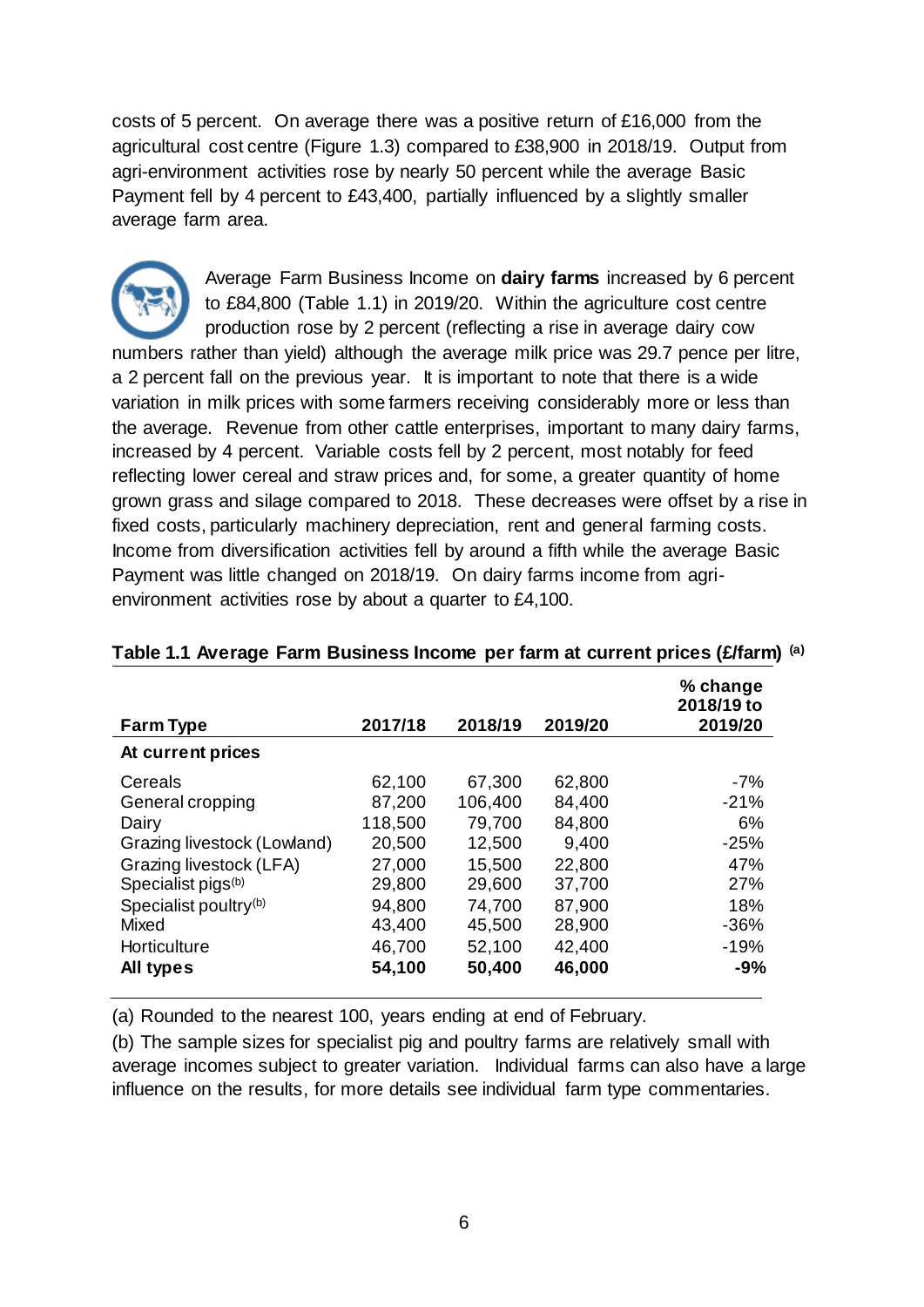| <b>Farm Type</b>                               | $2017/18^{(d)}$ | 2018/19 | 2019/20 | % change<br>2018/19 to<br>2019/20 |
|------------------------------------------------|-----------------|---------|---------|-----------------------------------|
| In real terms at 2019/20 prices <sup>(a)</sup> |                 |         |         |                                   |
| Cereals                                        | 65,100          | 69,000  | 62,800  | $-9%$                             |
| General cropping                               | 91,400          | 109,000 | 84,400  | $-23%$                            |
| Dairy                                          | 124,200         | 81,600  | 84,800  | 4%                                |
| Grazing livestock (Lowland)                    | 21,500          | 12,800  | 9,400   | $-27%$                            |
| Grazing livestock (LFA)                        | 28,300          | 15,900  | 22,800  | 43%                               |
| Specialist pigs <sup>(c)</sup>                 | 31,200          | 30,300  | 37,700  | 24%                               |
| Specialist poultry $(c)$                       | 99,400          | 76,500  | 87,900  | 15%                               |
| Mixed                                          | 45,500          | 46,600  | 28,900  | $-38%$                            |
| Horticulture                                   | 48,900          | 53,400  | 42,400  | $-21%$                            |
| All types                                      | 56,700          | 51,600  | 46,000  | $-11%$                            |

**Table 1.2 Average Farm Business Income per farm in real terms (a) at 2019/20 prices (£/farm) (b)**

(a) Uses GDP deflator.

(b) Rounded to the nearest 100, years ending at end of February.

(c) The sample sizes for specialist pig and poultry farms are relatively small with average incomes subject to greater variation. Individual farms can also have a large influence on the results, for more details see individual farm type commentaries.



On **lowland grazing livestock farms** average income fell by a quarter in 2019/20 to £9,400 (Table 1.1), which is the lowest average income for this farm type since 2006/07. Cattle output, a main revenue source, was a major contributing factor, falling by 10 percent as a result of lower prices

for both fat and store cattle (reflecting plentiful supplies) and a decrease in average cattle numbers per farm. Output from sheep and crop enterprises also fell by 8 and 13 percent respectively. Reductions in both fixed and variable agricultural costs were insufficient to offset the drop in output; overall, the contribution to Farm Business Income from agricultural activities on this type of farm fell to minus £16,300. The average Basic Payment was virtually unchanged on 2018/19 while income from agri-environment schemes increase by 41 percent. Income from diversified activities reduced by 19 percent, primarily due to decreases in food processing and retailing.



 For **LFA grazing livestock farms** average income was £22,800, an increase of nearly 50 percent compared to 2018/19. Input costs fell by 5 percent largely driven by substantially reduced costs for purchased feed

and fodder. As on lowland farms, output from cattle enterprises fell, but sheep output increased by 7 percent with higher average prices for breeding ewes and hoggs, an important source of income on these farms, a key factor. Output from crop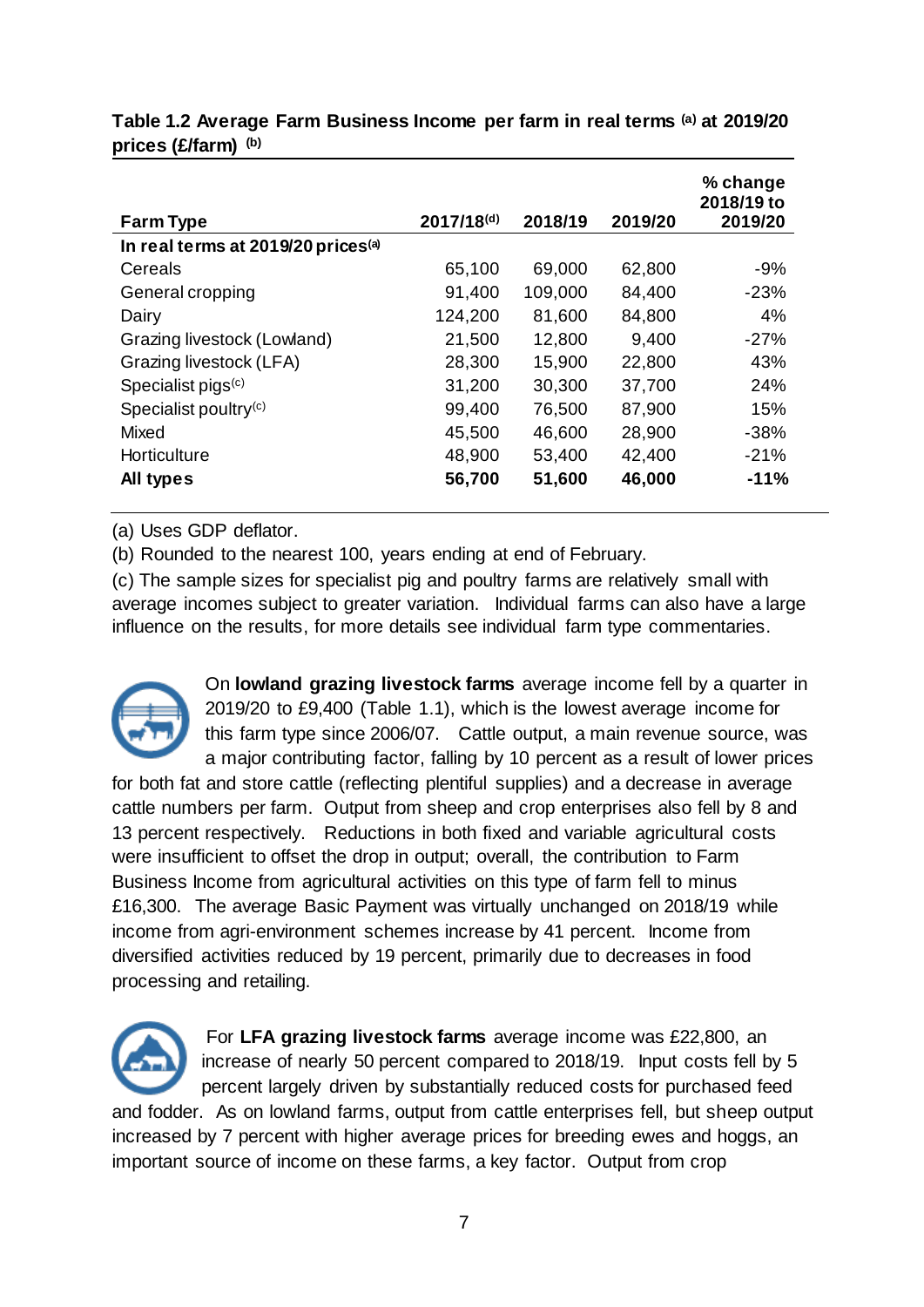enterprises also rose. These factors combined resulted in the overall agricultural output remaining virtually unchanged compared to 2018/19, though income from agricultural activities remained negative. Income from agri-environment schemes increased by 9 percent and accounted for half of Farm Business Income on this farm type while the average Basic Payment rose by 6 percent.



Average Farm Business Income on **mixed farms** decreased by 36 percent in 2019/20 to £28,900 (Table 1.1). These type of farms reflect the enterprises found in the other more specialised farm types. A 5 percent fall in total farm business output was driven by lower output from

both crops and livestock. Unlike most other farm types both variable and fixed costs saw little change compared to 2018/19. Output from agri-environment activities rose by 54 percent while the Basic Payment remained similar to 2018/19. Diversification output rose, with a particular increase in revenue from renting out buildings. On average mixed farms failed to generate a positive return on their farming activities in 2019/20 (Figure 1.3), with increased losses compared to 2018/19.



 For **horticulture farms** average Farm Business Income fell by 19 percent between 2018/19 and 2019/20 to £42,400. Agricultural costs increased by nearly a third. Variable costs rose by 45 percent, notably for seed, other crop costs and casual labour, while increases to

machinery running costs and general farming costs were factors in an 11 percent rise to fixed costs. These increases were only partly mitigated by a rise in agricultural output of 21 percent, the result of higher output from glasshouse and outdoor flowers, nursery stock, soft fruit and top fruit. Income from diversified activities, an important source of revenue for horticulture farms (Figure 1.3), increased by 42 percent with food processing and retailing activities accounting for most of the rise.

**The FBS sample for both specialist pigs and specialist poultry farms are relatively small, meaning that individual farms can have a large influence on the results.** 



For **specialist pig farms** average income increased by just over a quarter to £37,700 (Table 1.1). Whilst pig prices firmed throughout 2019 against a backdrop of African Swine Fever in China and elsewhere, a combination of reduced throughput and a fall in the closing valuation

(due to numbers lower than at the beginning of the year) resulted in a decrease in pig output of 7 percent. This was more than offset by a reduction in both fixed and variable costs, particularly feed, machinery, labour and land costs. For those pig farms who also grew crops, there was an increase in crop enterprise output of 7 percent. Overall there was an average positive return of £15,000 from the agricultural cost centre (Figure 1.3) compared to minus £1,000 in 2018/19. Income from diversification activities fell, while there were small increases to both agrienvironment payments and the Basic Payment.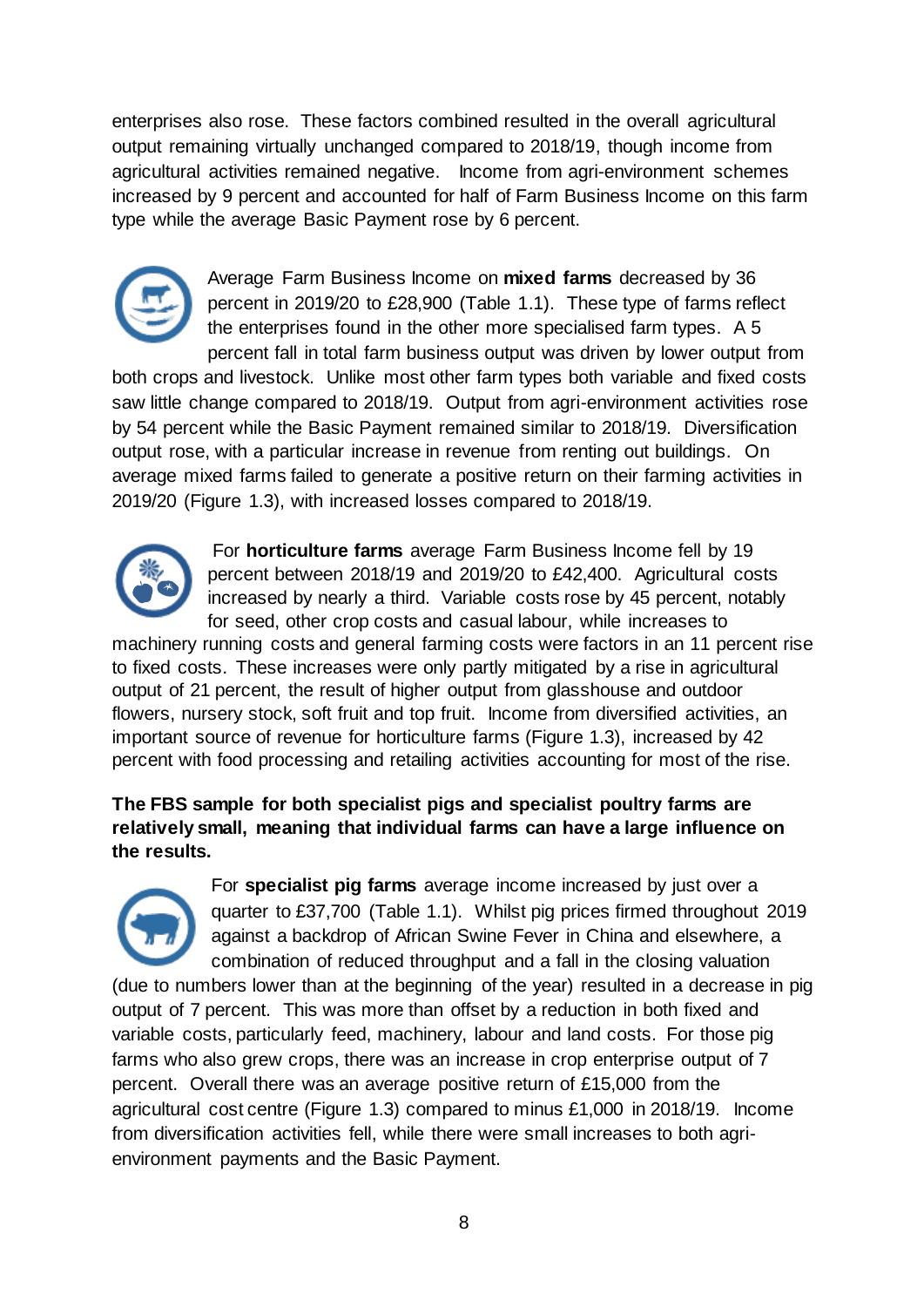Note that these changes should be treated with caution because of the small sample size and the wide confidence intervals. In 2018/19, the average income for specialist pig farms was influenced by a small number of new farms joining the survey, which were not part of the sample in 2019/20. Contract rearers are also well represented in the FBS sample. Business models for contract rearing operations are varied and these type of farms may not be impacted by price variations to the same extent as non contract rearing farms.

At £87,900 the average income of **specialist poultry farms** was 18 percent higher than in 2018/19 (Table 1.1). Output from eggs rose by 60 percent compared to 2018/19 driven by an increase in quantity rather than price (which fell). In terms of quantity, this is in line with the trend seen in UK statistics for production, but not for price where UK statistics show a small increase. At the same time there was a drop in output from birds for poultry meat, which fell by nearly a quarter. Combined, these factors meant agricultural output decreased by 6 percent, but this was more than offset by a substantial fall in costs. Both variable and fixed costs went down, particularly for feed, veterinary fees, medicines and other livestock costs (partially reflecting lower numbers) and also for machinery and rent. Diversified output rose by 18 percent with marked increases for rental income, food processing and retailing and tourism.

Note that these changes for specialist poultry farms should be treated with caution because of the small sample size and the range of enterprises covered by this farm type. For example, there are farms producing broilers, turkeys, ducks and geese and for laying flocks the systems cover organic and conventional free range enterprises as well as enriched cages. In 2019/20, there was also a particularly influential poultry farm in the sample. Reweighting this farm so it only represents itself in the results would reduce average Farm Business Income for specialist poultry farms to £67,900. For more information on weighting see [Section 3.1](#page-13-0)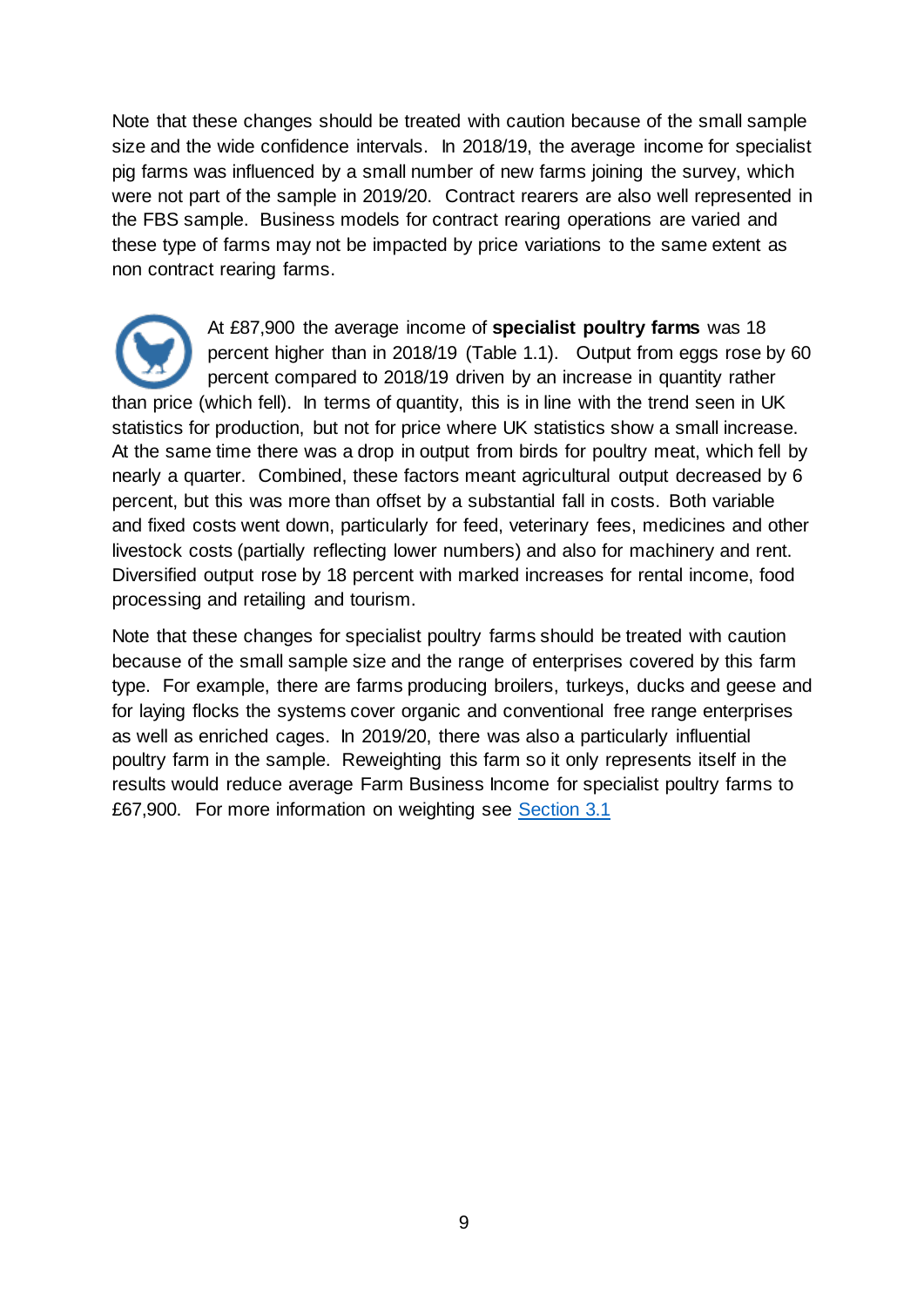



(a) The sample sizes for specialist pig and poultry farms are relatively small with average incomes subject to greater variation.

The average values mask the considerable variability in incomes at the farm level, both between and within farm types (Figure 1.2). In 2019/20, at least 12 percent of each farm type failed to make a profit and this figures is much larger for some types such as lowland grazing livestock (33 percent). At 44 percent of farms, dairy had the largest proportion of farms with an income of more than £75,000, while lowland grazing livestock had the lowest proportion at 4 percent of farms. The variation in incomes within farm type reflects different production costs between farms which are influenced by a number of factors such as size, location, soil type etc.

More detailed analysis of farm incomes based on farm performance is provided in Farm Accounts in England. This will be updated with 2019/20 data in February/March 2021 and published on the [GOV.UK website](https://www.gov.uk/government/collections/farm-business-survey)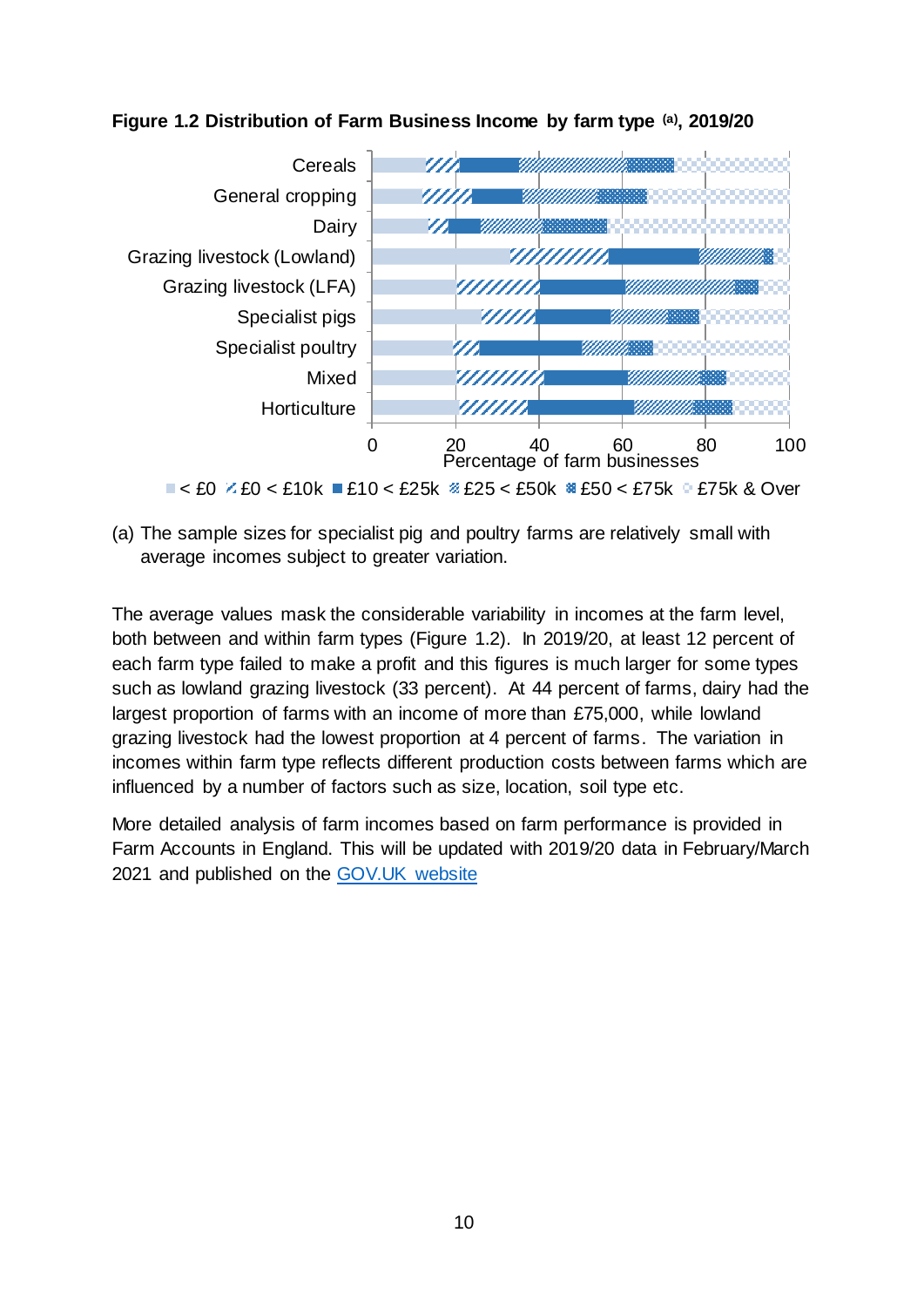

### **Figure 1.3 Farm Business Income (a) by Cost Centre (b) 2019/20**

(a) Rounded to the nearest hundred.

(b) The data shown are the averages across all farms in the sample including those that do not have any income within some of the cost centres. The resulting Farm Business Income is shown by the star and in text at the top of each column. (c) The sample sizes for specialist pig and poultry farms are relatively small with average incomes subject to greater variation. Individual farms can also have a large influence on the results, for more details see individual farm type commentaries.

Farm Business Income can be broken down by cost centre (Figure 1.3) to illustrate the relative contribution to average total Farm Business Income (shown as text at the top of each column). The underlying data can be found in Table 2.1 in Section 2 of this statistical release. Further information about the methodology adopted for allocating costs across cost centres can be found in Appendix 3 of [Farm Accounts in](https://www.gov.uk/government/statistics/farm-accounts-in-england)  [England.](https://www.gov.uk/government/statistics/farm-accounts-in-england) 

In 2019/20, the Basic Payment accounted for a substantial proportion of average Farm Business Income for all farm types apart from horticulture and poultry farms. Across all farm types, the average Basic Payment received was approximately £27,800; virtually no change on the previous year. This reflects the minimal change seen in the Euro / Sterling exchange rates between September 2018 and 2019 when the exchange rates for these payments were determined.

On average, cereal, general cropping, dairy, specialist pig, specialist poultry and horticulture farms generated a positive return from farming activities in 2019/20.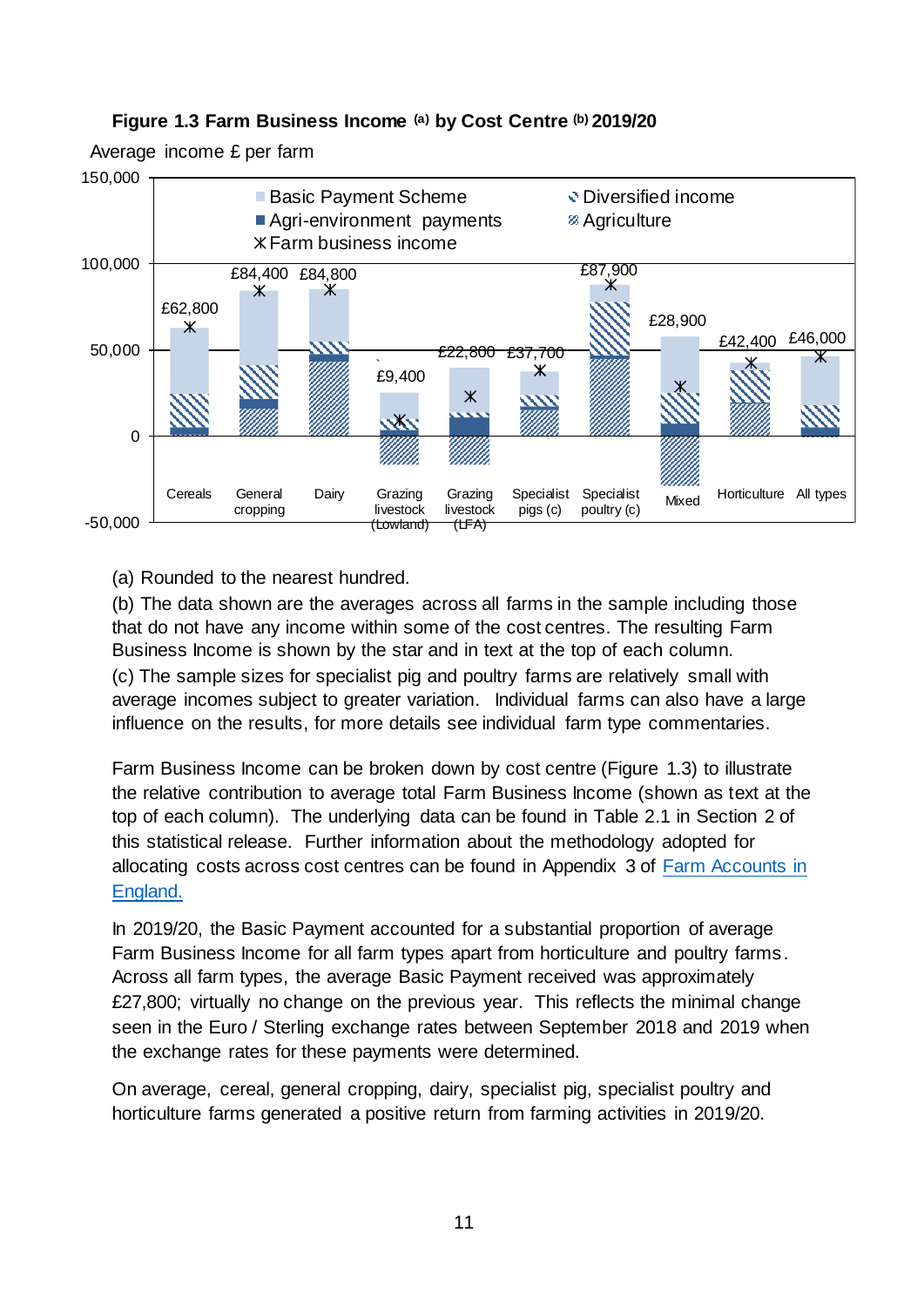# <span id="page-11-0"></span>**Section 2 Background information**

## <span id="page-11-1"></span>**2.1 Data used in Figure 1.3 of this statistical release.**

| Farm Type                   | Agriculture | Agri-<br>environment<br>payments | <b>Diversified</b><br>income | <b>Basic</b><br>Payment<br>Scheme | Farm<br>business<br>income |
|-----------------------------|-------------|----------------------------------|------------------------------|-----------------------------------|----------------------------|
| Cereals                     | 800         | 4,400                            | 19,600                       | 38,100                            | 62,800                     |
| General cropping            | 16,100      | 5,900                            | 19,000                       | 43,400                            | 84,400                     |
| Dairy                       | 43,200      | 4,100                            | 7,400                        | 30,100                            | 84,800                     |
| Grazing livestock (Lowland) | $-16,300$   | 3,900                            | 5,900                        | 15,800                            | 9,400                      |
| Grazing livestock (LFA)     | $-16,600$   | 11,300                           | 2,600                        | 25,500                            | 22,800                     |
| Specialist pigs (b)         | 15,000      | 2,600                            | 6,600                        | 13,500                            | 37,700                     |
| Specialist poultry (b)      | 44,900      | 2,000                            | 30,700                       | 10,300                            | 87,900                     |
| Mixed                       | $-29,000$   | 7,000                            | 18,200                       | 32,700                            | 28,900                     |
| Horticulture                | 18,600      | 1,000                            | 18,800                       | 4,000                             | 42,400                     |
| All types                   | $-100$      | 5,300                            | 13,000                       | 27,800                            | 46,000                     |

#### **Table 2.1 Farm Business Income by Farm Type and Cost Centre (£ per farm) (a)**

(a) Figures may not appear to add to totals due to rounding

(b) The sample sizes for specialist pig and poultry farms are relatively small with average incomes subject to greater variation.

## <span id="page-11-2"></span>**2.2 Availability of results**

All Defra statistical notices can be viewed on the Gov.UK site at: [https://www.gov.uk/government/organisations/department-for-environment-food](https://www.gov.uk/government/organisations/department-for-environment-food-rural-affairs/about/statistics)[rural-affairs/about/statistics.](https://www.gov.uk/government/organisations/department-for-environment-food-rural-affairs/about/statistics)

Results from the Farm Business Survey including time series in spreadsheet format can be found at:

<https://www.gov.uk/government/collections/farm-business-survey>

## <span id="page-11-3"></span>**2.3 Revisions**

Forecasts of Farm Business Income for 2019/20 were published in February 2020. These forecasts were based on information available in early February 2020 for prices, animal populations, marketings, crop areas, yields and input costs and were intended as a broad indication of how incomes for each farm type were expected to move compared with 2018/19.

The outturns published here are based on actual survey results from the Farm Business Survey 2019/20. For cereals, general cropping, dairy, grazing livestock LFA and specialist poultry the forecasts were within the confidence intervals of the survey outturns.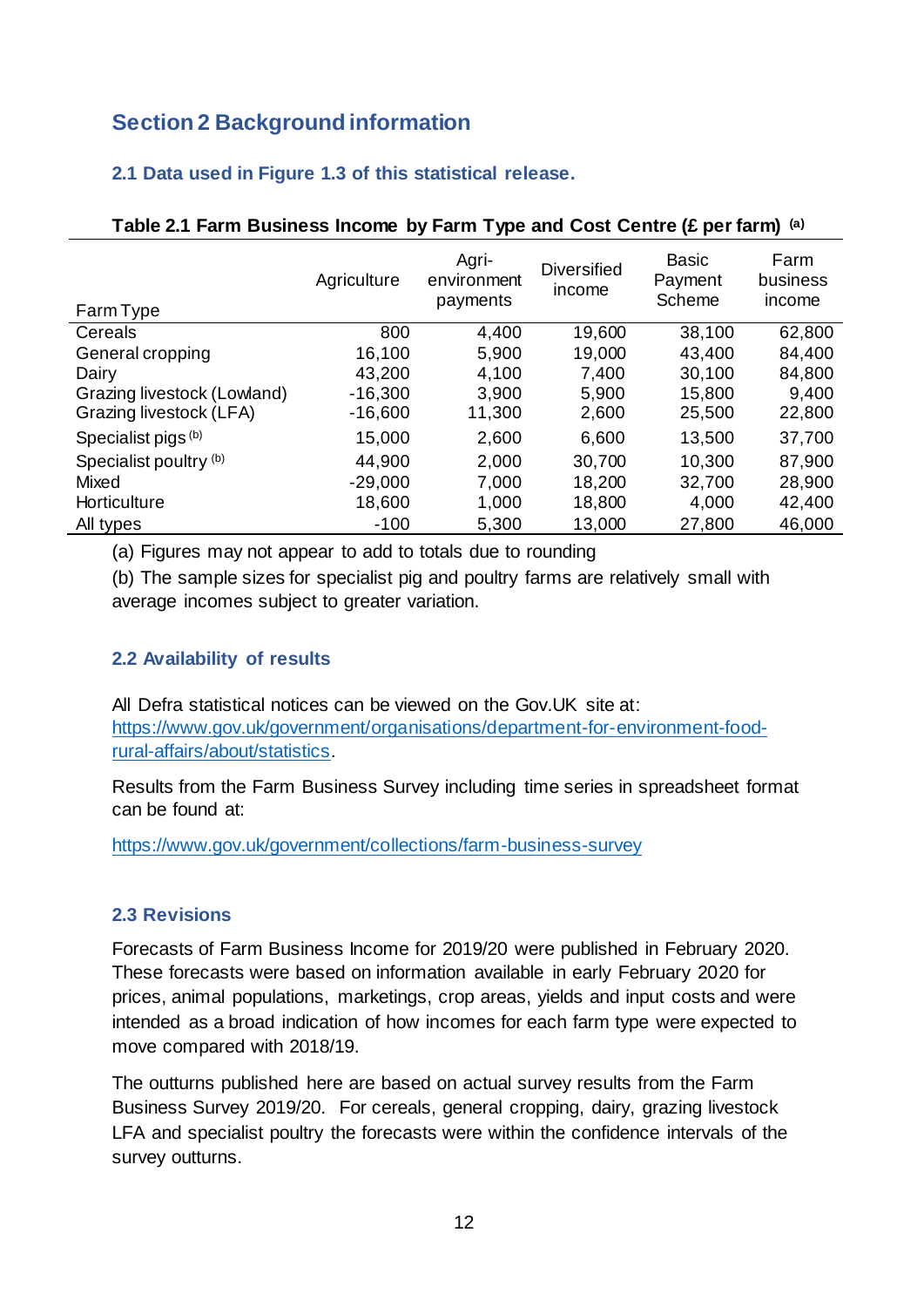The average income for lowland grazing livestock farms was lower than predicted. This was largely due to an over estimation of the value of output from both cattle and sheep and, to a lesser extent, crops. Similarly, for specialist pig farms income was lower than expected due to an overestimation of output from pigs. On mixed farms, average income was lower than forecast as a result of an over estimation of crop output (6 percent) and livestock output (3 percent), while input costs were under estimated.

| Table 2.3 Revisions to Farm Business Income by Type of Farm in England |  |  |
|------------------------------------------------------------------------|--|--|
|                                                                        |  |  |

| $n$ worldge Tarm business income por Tarm (Zhann) at current phoes |                       |                      |                   |           |
|--------------------------------------------------------------------|-----------------------|----------------------|-------------------|-----------|
|                                                                    | Forecast:<br>February | Outturn:<br>December | 95%<br>Confidence |           |
| Farm Type                                                          | 2020                  | $2020^{(a)}$         | Limits            | Change    |
| At current prices                                                  |                       |                      |                   |           |
| Cereals                                                            | 57,000                | 62,800               | $+/- 8,708$       | 5,800     |
| General cropping                                                   | 99,000                | 84,400               | $+/- 17,798$      | $-14,600$ |
| Dairy                                                              | 80,000                | 84,800               | $+/- 15,269$      | 4,800     |
| Grazing livestock (Lowland)                                        | 19,000                | 9,400                | $+/- 4,077$       | $-9,600$  |
| Grazing livestock (LFA)                                            | 22,000                | 22,800               | $+/- 4.535$       | 800       |
| Specialist pigs (b)                                                | 58,000                | 37,700               | $+/- 14,794$      | $-20,300$ |
| Specialist poultry (b)                                             | 67,000                | 87,900               | $+/- 52,102$      | 20,900    |
| <b>Mixed</b>                                                       | 48,000                | 28,900               | $+/- 10,675$      | $-19,100$ |

Average farm business income per farm (£/farm) at current prices

(a) Rounded to the nearest hundred.

(b) The sample sizes for specialist pig and poultry farms are relatively small with average incomes subject to greater variation.

## <span id="page-12-0"></span>**2.5 User engagement**

As part of our ongoing commitment to compliance with the [Code of Practice for](https://code.statisticsauthority.gov.uk/)  [Official Statistics](https://code.statisticsauthority.gov.uk/) we wish to strengthen our engagement with users of these statistics and better understand the use made of them and the types of decisions that they inform. Consequently, we invite users to make contact to advise us of the use they do, or might, make of these statistics, and what their wishes are in terms of engagement. Feedback on this statistical release and enquiries about these statistics are also welcome.

Please contact Alison Wray at [fbs.queries@defra.gov.uk.](mailto:fbs.queries@defra.gov.uk)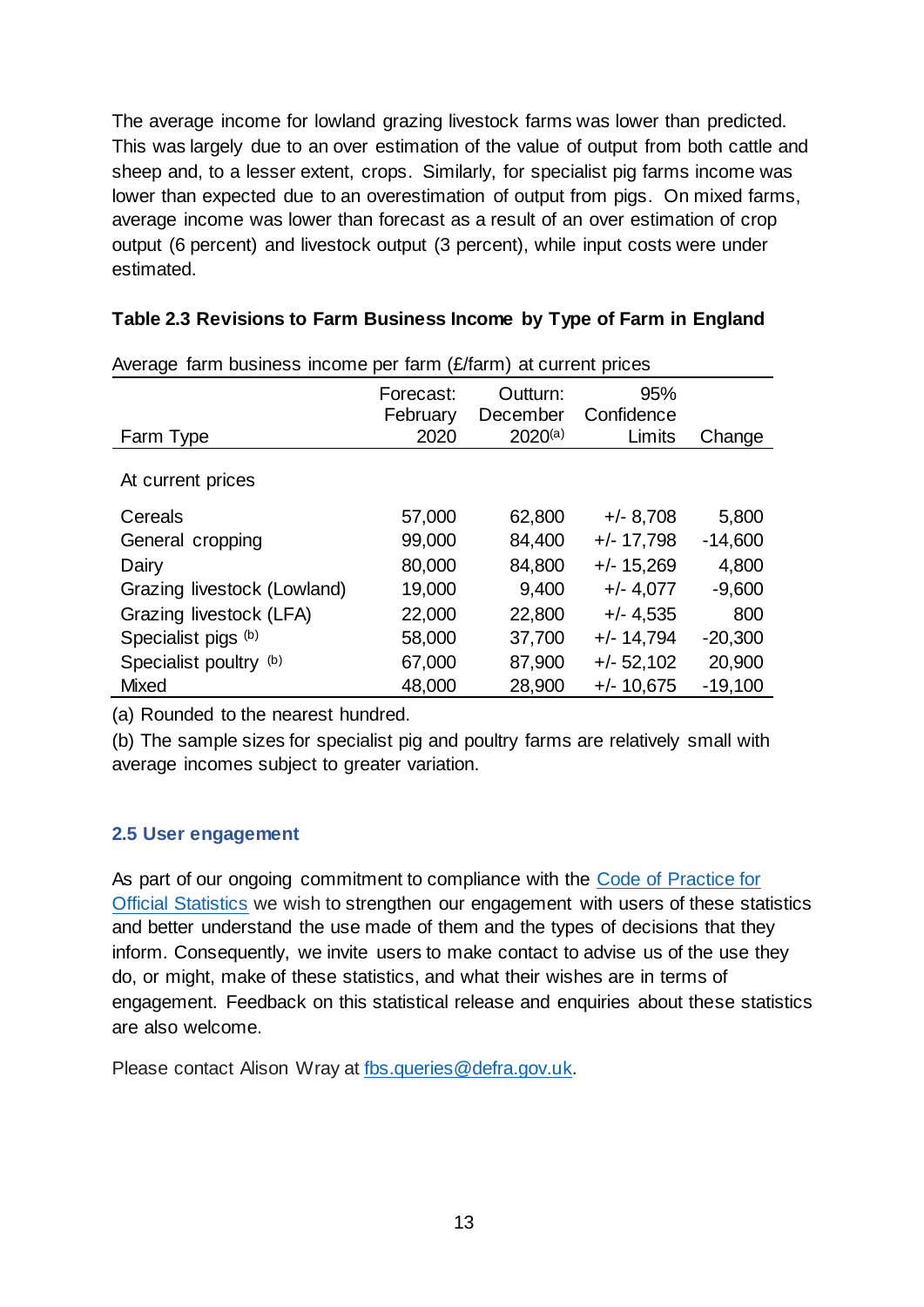# <span id="page-13-0"></span>**Section 3 Technical note**

## <span id="page-13-1"></span>**3.1 Survey coverage and weighting**

The Farm Business Survey (FBS) is an annual survey providing information on the financial position and physical and economic performance of commercial farm businesses in England. It covers all types of farming in all regions of the country and includes owner-occupied, tenanted and mixed tenure farms. The FBS only includes farm businesses with a Standard Output of at least €25,000, based on activity recorded in the previous June Survey of Agriculture and Horticulture. In 2019, this accounted for approximately 56,521 farm businesses. In 2016 the sample was reduced from 1800 to 1750 farm businesses. In 2019/20 the sample was slightly smaller as a result of Covid-19 restrictions on data collection. Data are collected by face to face interviews with farmers, conducted by highly trained researchers.

Each record is given a weight to make the sample representative of the population. Initial weights are applied to the FBS records based on the inverse sampling fraction. These weights are then adjusted by calibrating certain totals to match published totals from other surveys<sup>1</sup> so that they can be used to produce unbiased estimators of a number of different target variables. More detailed information about the Farm Business Survey and the data collected can be found at: [https://www.gov.uk/farm](https://www.gov.uk/farm-business-survey-technical-notes-and-guidance)[business-survey-technical-notes-and-guidance](https://www.gov.uk/farm-business-survey-technical-notes-and-guidance)

## <span id="page-13-2"></span>**3.2 Farm type classification**

From 2018/19, the classification of farms is based on 2013 standard output coefficients. 2017/18 results have been recalculated and presented in this release to allow comparability between 2017/18 and 2018/19. The results published here are therefore not directly comparable with those published in earlier years which are based on previous standard output coefficients.

## <span id="page-13-3"></span>**3.3 Farm Business Income**

For non-corporate businesses, Farm Business Income represents the financial return to all unpaid labour (farmers and spouses, non-principal partners and their spouses and family workers) and on all their capital invested in the farm business, including land and buildings. For corporate businesses it represents the financial return on the shareholders capital invested in the farm business.

j  $<sup>1</sup>$  Further information on calibration weighting can be found in the 'Statistical Issues' document here</sup> <https://www.gov.uk/guidance/farm-business-survey-technical-notes-and-guidance>